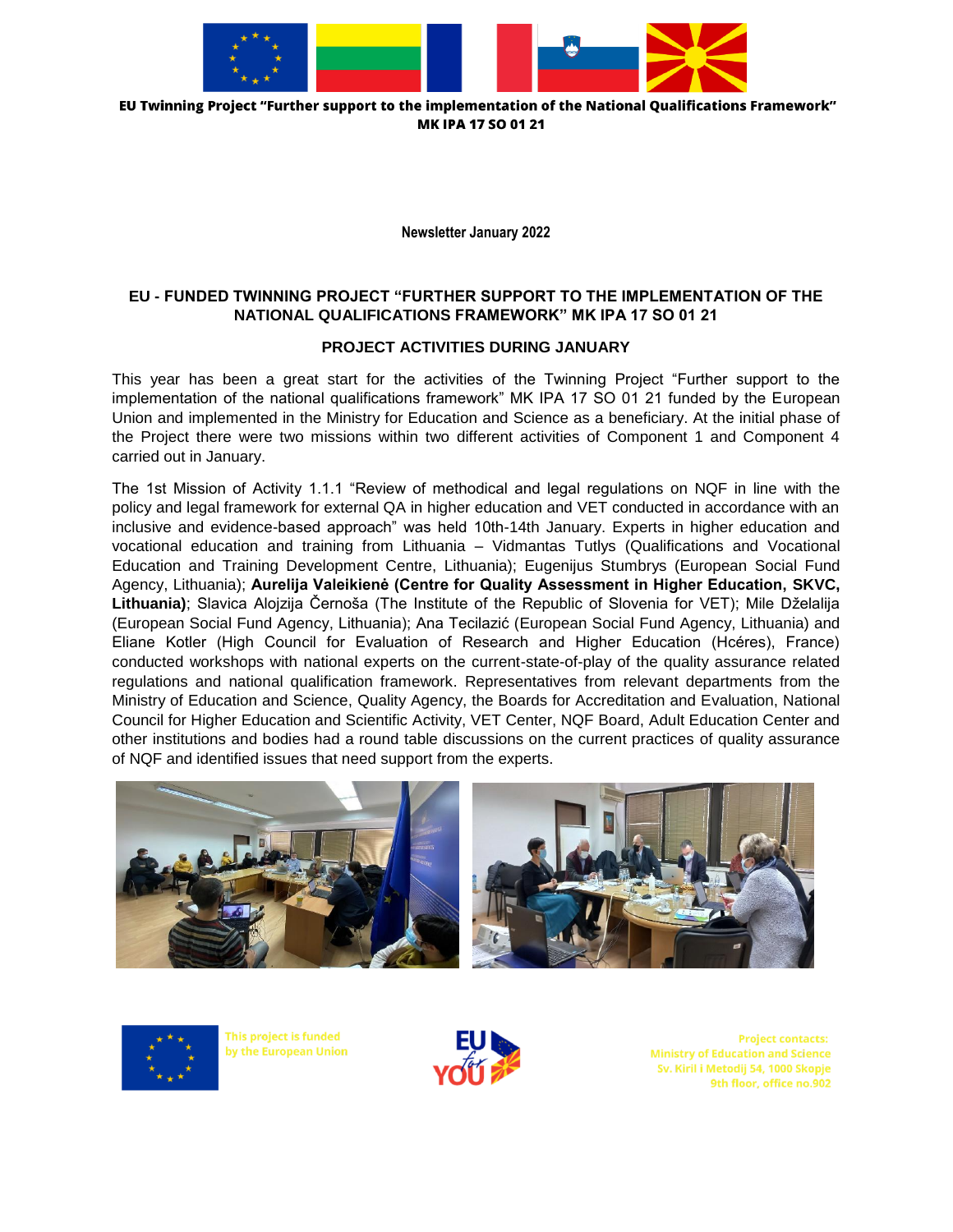

EU Twinning Project "Further support to the implementation of the National Qualifications Framework" MK IPA 17 SO 01 21

Within this Mission, the experts of the Project were invited to attend one of the sessions of the NQF Board held in the Members of Parliament Club to familiarize themselves with the work of the NQF Board, to discuss the processes of development and approval of qualification and occupational standards. Moreover, issues that need urgent attention were agreed. Experts agreed on further cooperation and consultations with the Board in the next missions.



The 1<sup>st</sup> Mission of the Activity 4.1.1 "Defining of written recommendations for updated Further functions and links and determining for the updated NQF digital Register" was implemented during 17<sup>th</sup> - 21<sup>st</sup> January, 2022. Two experts from the Institute of the Republic of Slovenia for VET - Urška Marentič and NIka Mustar worked together with national representatives on the development, upgrading and maintenance of Digital Register. In this one-week mission, the beneficiary representatives were able to learn more about the Slovenian digital register and discussed the further improvement of the digital register in North Macedonia. The MS experts also met Assecco Project representatives to discuss cooperation and coordination issues as these two projects are implemented in parallel.





This project is funded by the European Union

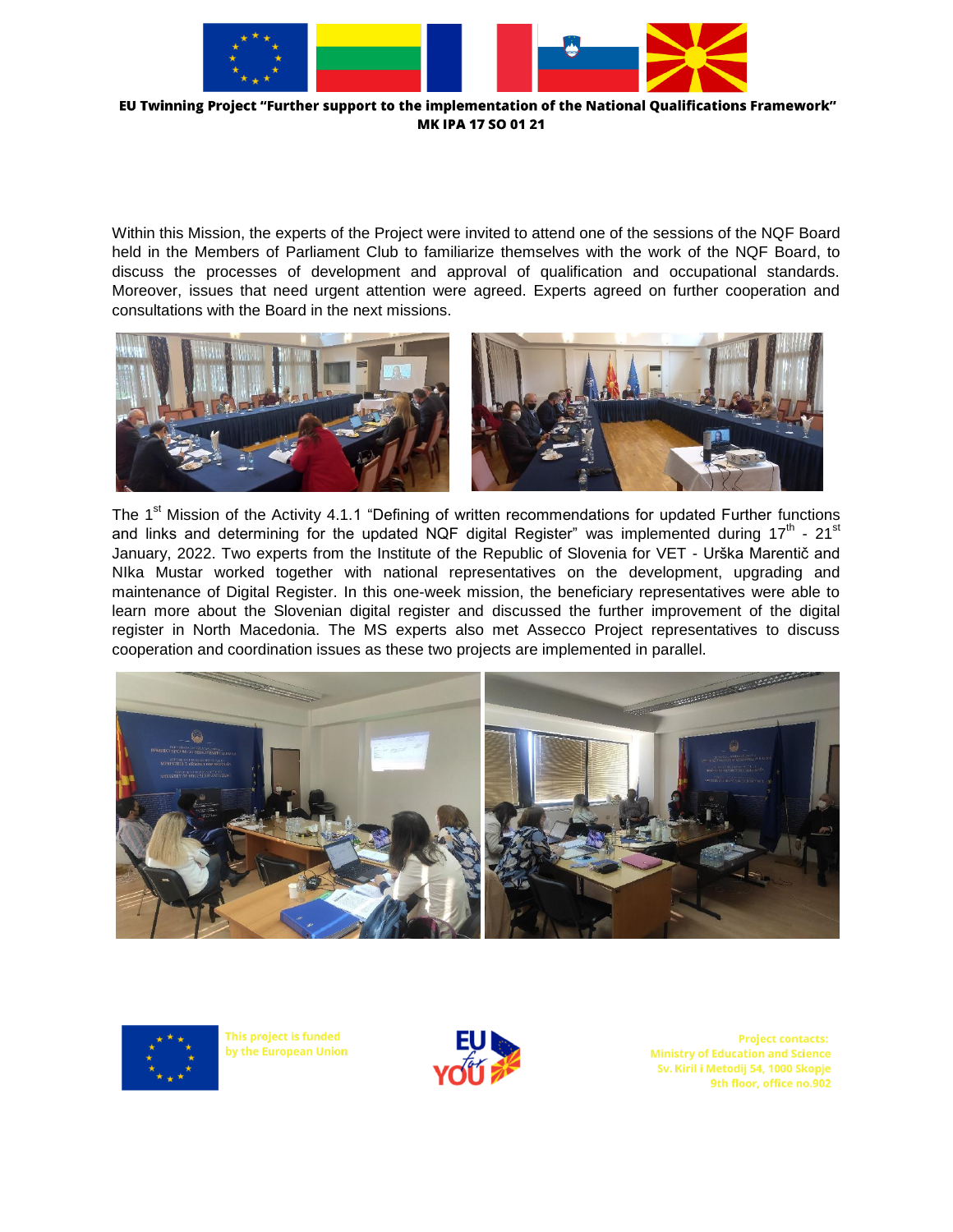

"EU Twinning Project "Further support to the implementation of the National Qualifications Framework MK IPA 17 SO 01 21

On Monday 24<sup>th</sup> January, 2022, Ms. Jolita Butkiene, the Resident Twinning Advisor of the Project "Further support to the implementation of the national qualifications framework" was invited by the Sectoral Council on Economy, Law and Trade to present the main purpose and aims of the project at one of their sessions in order to strengthen the cooperation and collaboration in the project activities



In the presentation RTA Jolita Butkiene summarized the results of the missions already conducted and introduced the upcoming missions and activities. She as well pointed out that cooperation and involvement of all relevant stakeholders is the major success factor of the Project.

To broaden the network and involvement of relevant stakeholders, RTA Jolita Butkiene participated in the tenth session of the National Council for Higher Education and Research Activity. The ongoing activities of the Twinning Project were presented by the RTA, as well as the joint work and collaboration pertaining to current revisions of relevant documents such as Law on NQF, Rulebooks for Accreditation and Evaluation, compliance with the International Standard of Classification of Fields of Study (ISCED) etc.





This project is funded by the European Union